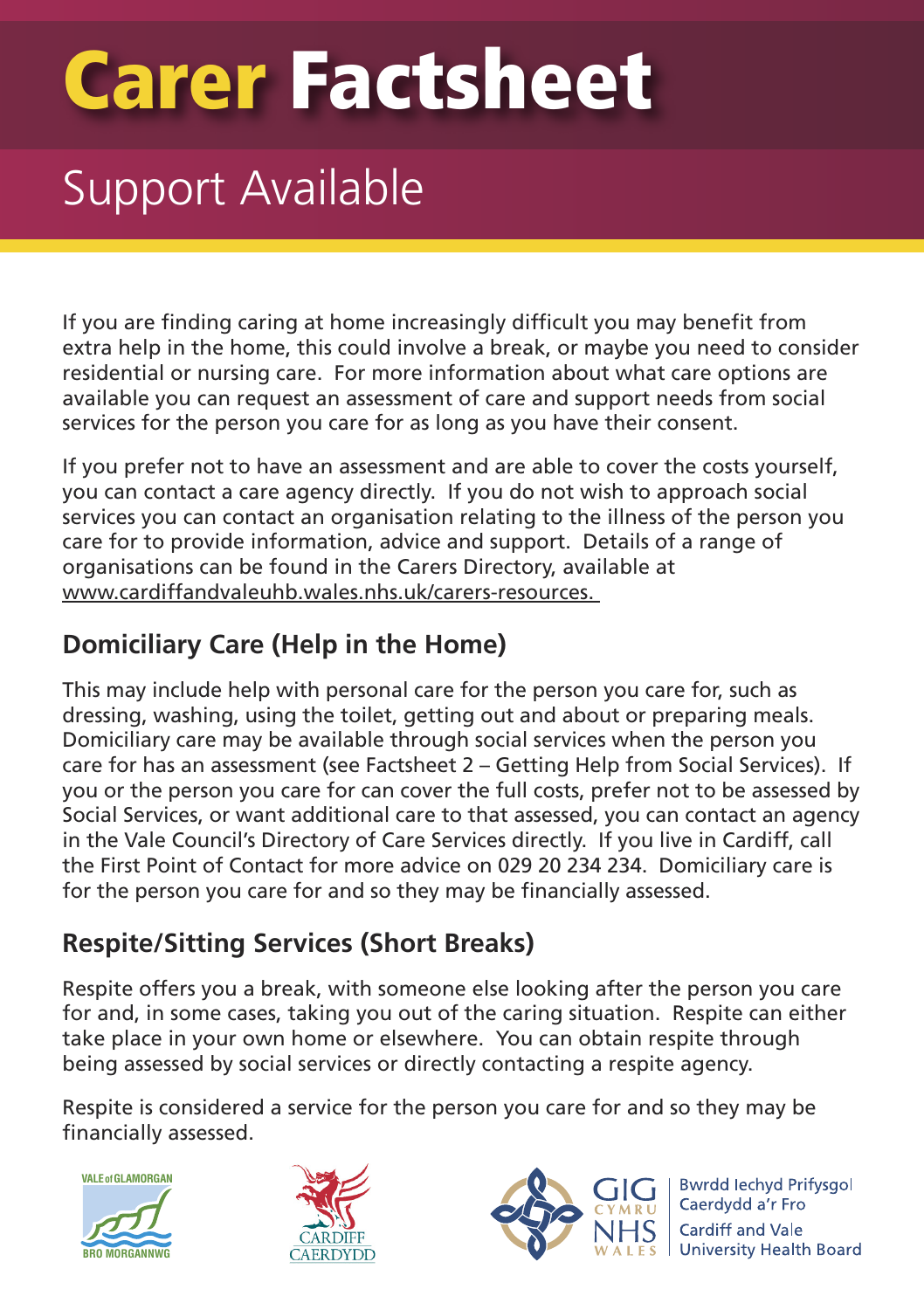### **Residential and Nursing Care**

If you are unable to continue caring at home, you may consider residential or nursing care for the person you care for. Nursing homes offer a high level of support for people with complex health care needs or challenging behaviour. Residential homes offer a lower level of support for people who are more independent.

You can ask social services to assess the person you care for and they will then assist you to find a nursing or residential home and possibly help with fees. If you can, or want to cover the costs yourself you can still ask social services to assess the person you care for, to identify their needs and to help you manage this process.

If you do not want to involve social services, you can contact a home directly through the Vale Council's Directory of Care Services or go on www.chooseacarebed.co.uk which details the current care homes in Cardiff and the Vale, with details of any vacancies. Each home has separate assessment procedures. The Care and Social Services Inspectorate also provides information about care homes and they can be contacted on 0300 062 8888.

Age UK also published a number of factsheets and checklists to help people choose a care home (www.ageuk.org.uk).

### **Extra Care**

People who live in Extra Care Housing have their own self-contained homes and their own front doors with care and support available on site. Extra Care Housing is also known as 'very sheltered housing', 'assisted living', or simply as 'housing with care'. It comes in many forms, including blocks of flats, bungalow estates and retirement villages. It is a popular choice among older people and can be an alternative to a care home.

### **Supported Living**

For younger disabled people there are various alternatives to residential care, such as supported or independent living schemes. For more information contact Disability Rights UK on 020 7250 3222.

### **NHS Funded Care**

If the health care needs of the person you care for cannot be met by social services then they may be entitled to a package of care provided by the NHS. This includes accommodation and nursing support provided at home or in a nursing home. For more information contact your GP/social worker or, if the person you care for is in hospital, the ward staff.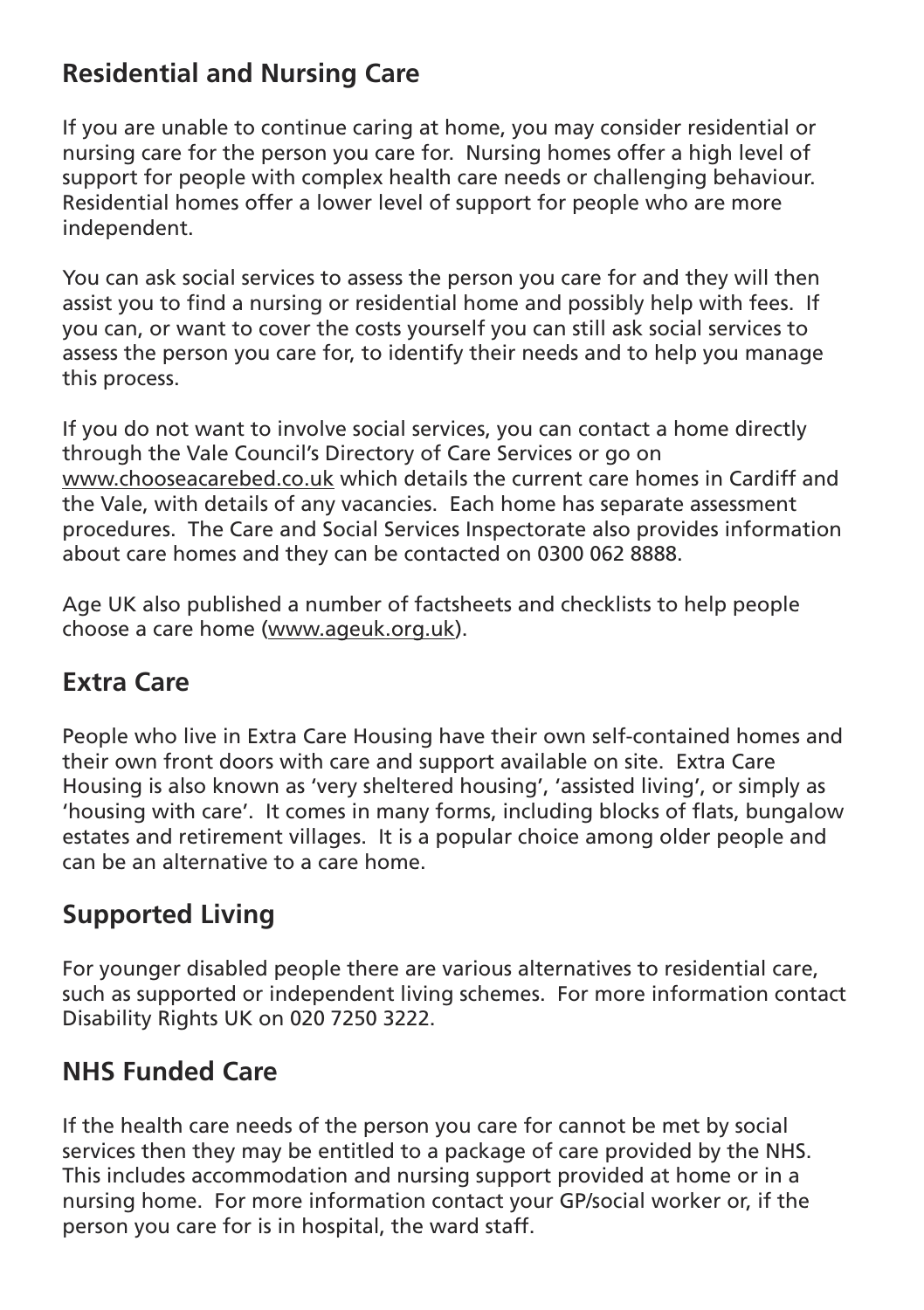### **Specialist Services and Support**

There are organisations that provide specialist advice, information and support depending on the needs of the person you care for. Details for some of these organisations can be found on Dewis, an online database of local services – www.dewis.wales.

### **Counselling**

Counselling is an opportunity to talk with someone trained to help you see things in a different light and find ways to help you cope or make positive changes. You can discuss anything, for example retirement, loneliness, anxiety, stress, painful family relationships and grief. Some GP practices have counsellors attached to their surgeries, or they can signpost you to a counsellor in your area.

### **Support Groups**

You may find it useful to meet with others who have experience of being a carer. Support groups provide an opportunity to meet other carers, share advice, information, tips and a chance to relax and make friends. Some groups are open to the cared for person as well. Many specialist organisations run support groups including those which are age appropriate or culture specific and their details can be found on Dewis – www.dewis.wales.

### **Carers Training**

Cardiff and Vale of Glamorgan Councils run a number of training days which you may be able to access. They include manual handling and first aid. If you live in the Vale, contact the Carers Development Officer on 01446 704604. If you care for someone living in Cardiff go to www.cardiffandvalesocialcare.co.uk website.

### **Health and Wellbeing Courses**

The NHS Education Programme for Patients and Carers (EPP) runs free health and wellbeing courses for people living with a long term health problem and for carers.

The Live Well while Caring: Carers Workshops are two, two hours, sessions looking at your physical and emotional well-being. For more information contact 029 2033 5403 or email Epp.info.cav@wales.nhs.uk.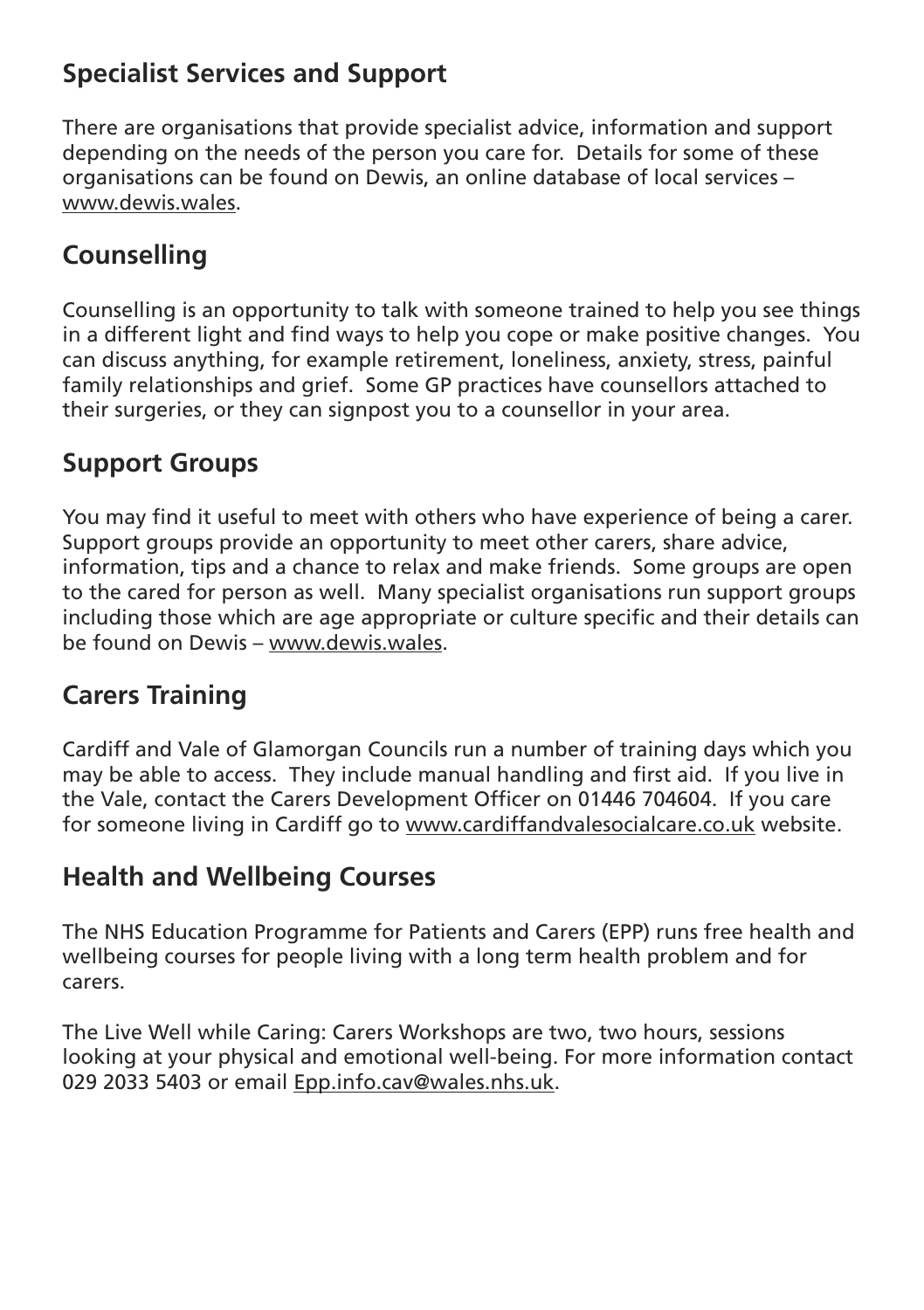### **Primary Mental Health Support Service**

The service offers two open access courses 'ACT-ion for Living' and 'Stress Control', for more information ring 029 2090 6210.

You could visit the Stepiau website (www.stepiau.org) which has been developed by the Primary Mental Health Support Service (PMHSS) for Cardiff and the Vale of Glamorgan.

Stepiau primarily provides accessible self help resources and links to local services as a first step to developing mental wellbeing.

### **Carers Newsletter**

The Vale of Glamorgan Council produce a quarterly newsletter for carers. They outline upcoming training courses and events, provide information on new and existing services, and any other items that are felt to be useful. To be added to the mail list for the Vale newsletter call 01446 704604.

### **Housing Support**

For information on Housing in the Vale of Glamorgan contact the Supporting People Team on 01446 709793. For Cardiff phone the Housing Options Service on 029 2057 0750 or visit your local Hub.

### **Advice and Information**

Sometimes getting the right advice at the right time is all that you need.

Cardiff Council have local Hubs where you can go to get a range of advice and information on council services. To find out where your nearest Hub is go to www.cardiff.gov.uk/hubs or call C2C on 029 2087 2087.

The Vale of Glamorgan has a contact centre 'Contact One Vale (C1V) on 01446 700111.

Barry Hospital, University Hospital Llandough and University Hospital of Wales (Heath) have Information and Support Centres which can provide a range of advice and information and support. They can be contacted on;

| $\bullet$ | Barry Hospital                | 01446 704141 |
|-----------|-------------------------------|--------------|
| $\bullet$ | University Hospital Llandough | 029 20716311 |
| $\bullet$ | University Hospital of Wales  | 029 20745655 |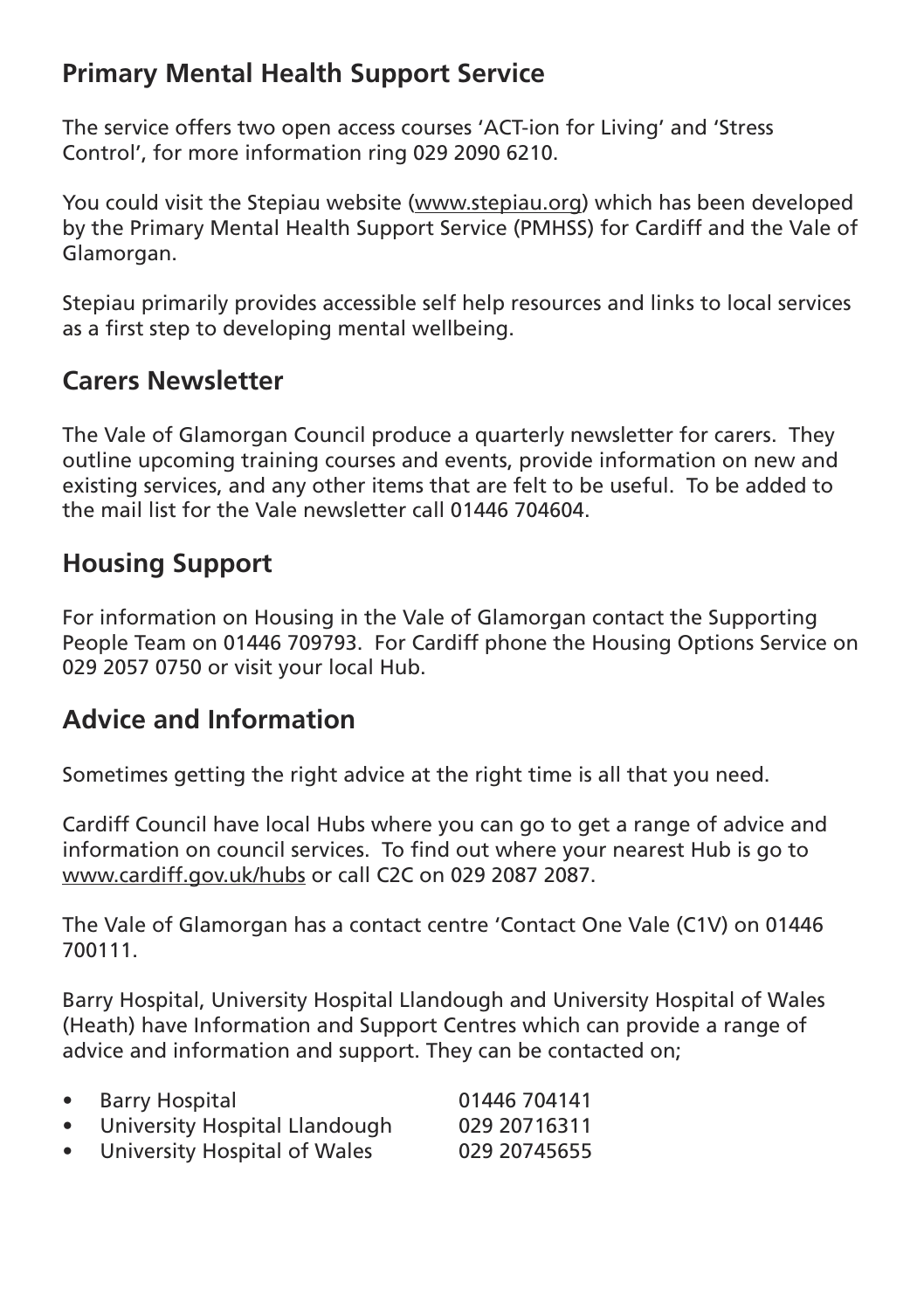The Patient Experience Support Advisor can also be contacted to provide one to one support and signposting for carers. Tel 029 2074 5307.

Following a Carer's Assessment you might be signposted or referred to other services to help you continue caring or to be able to go to work, take part in leisure activities or continue with some form of education. You will need to discuss this with the person completing the Carer's Assessment with you to decide what would help you. See Getting Help from Social Services factsheet.

Mae'r ddogfen hon ar gael yn Gymraeg. This document is available in Welsh.

This factsheet is produced by Cardiff Council, Vale of Glamorgan Council and Cardiff and Vale University Health Board. Every effort has been made to make sure the information is correct and up to date.

V1 May 2018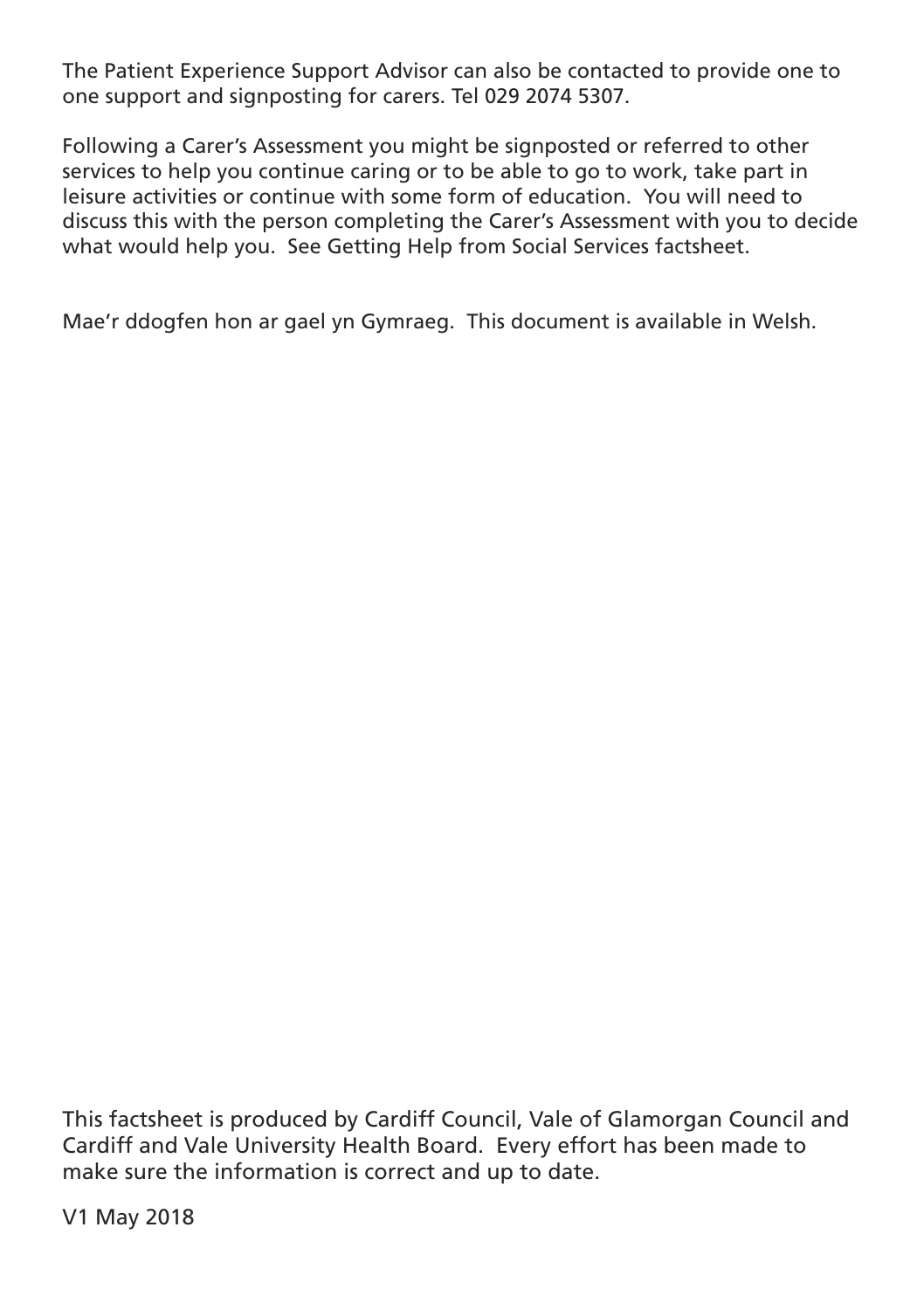## **Taflen Ffeithiau Gofalwr**

### Cymorth Sydd ar Gael

Os ydych chi'n ei chael hi'n fwy fwy anodd gofalu am rywun gartref, mae'n bosib y byddai cael rhagor o gymorth o fudd i chi. Gallai hyn olygu cael seibiant, neu mae'n bosib bod angen i chi ystyried gofal preswyl neu nyrsio. I gael gwybod mwy am ba ddewisiadau gofal sydd ar gael i chi, gallwch ofyn am asesiad gan y gwasanaethau cymdeithasol o'ch anghenion gofal a chymorth ar gyfer y person sydd yn eich gofal, cyhyd â'u bod nhw'n rhoi sêl eu bendith.

Os fyddai'n well gennych chi beidio cael asesiad, a thalu'r costau eich hunan, gallwch gysylltu ag asiantaeth gofal yn uniongyrchol. Os nad ydych am gysylltu â'r gwasanaethau cymdeithasol gallwch gysylltu â sefydliad sy'n ymwneud â'r salwch sydd gan y person yr ydych yn gofalu amdano i gael gwybodaeth, cyngor a chefnogaeth. Ceir manylion am amrywiaeth o sefydliadau yn y Cyfeirlyfr i Ofalwyr sydd ar gael yma: www.cardiffandvaleuhb.wales.nhs.uk/carers-resources.

### **Gofal yn y Cartref (Cymorth yn y Cartref)**

Gallai hyn olygu help gyda gofal personol am yr unigolyn yr ydych yn gofalu amdano, fel gwisgo, ymolchi, defnyddio'r tŷ bach, mynd allan o'r tŷ a pharatoi prydau bwyd. Mae'n bosib y bydd gofal yn y cartref ar gael drwy'r gwasanaethau cymdeithasol os yw'r person yr ydych yn gofalu amdano'n cael asesiad (gweler Taflen Ffeithiau 2 - Cael Cymorth gan y Gwasanaethau Cymdeithasol). Os ydych chi, neu'r person yr ydych yn gofalu amdano yn gallu talu'r costau'n llawn, neu ei bod yn well gennych chi beidio cael eich asesu gan y Gwasanaethau Cymdeithasol, neu eich bod angen rhagor o ofal na'r hyn benderfynwyd ar eich cyfer yn yr asesiad, gallwch gysylltu ag asiantaeth yng Nghyfeirlyfr Gwasanaethau Gofal Cyngor Bro Morgannwg yn uniongyrchol. Os ydych yn byw yng Nghaerdydd, ffoniwch y Prif Bwynt Cyswllt am ragor o gyngor ar 029 20 234 234. Mae Gofal yn y Cartref ar gyfer y person yr ydych yn gofalu amdano, ac felly mae'n bosib y byddan nhw'n cael eu hasesu'n ariannol.







**Bwrdd lechyd Prifysgol** Caerdydd a'r Fro Cardiff and Vale University Health Board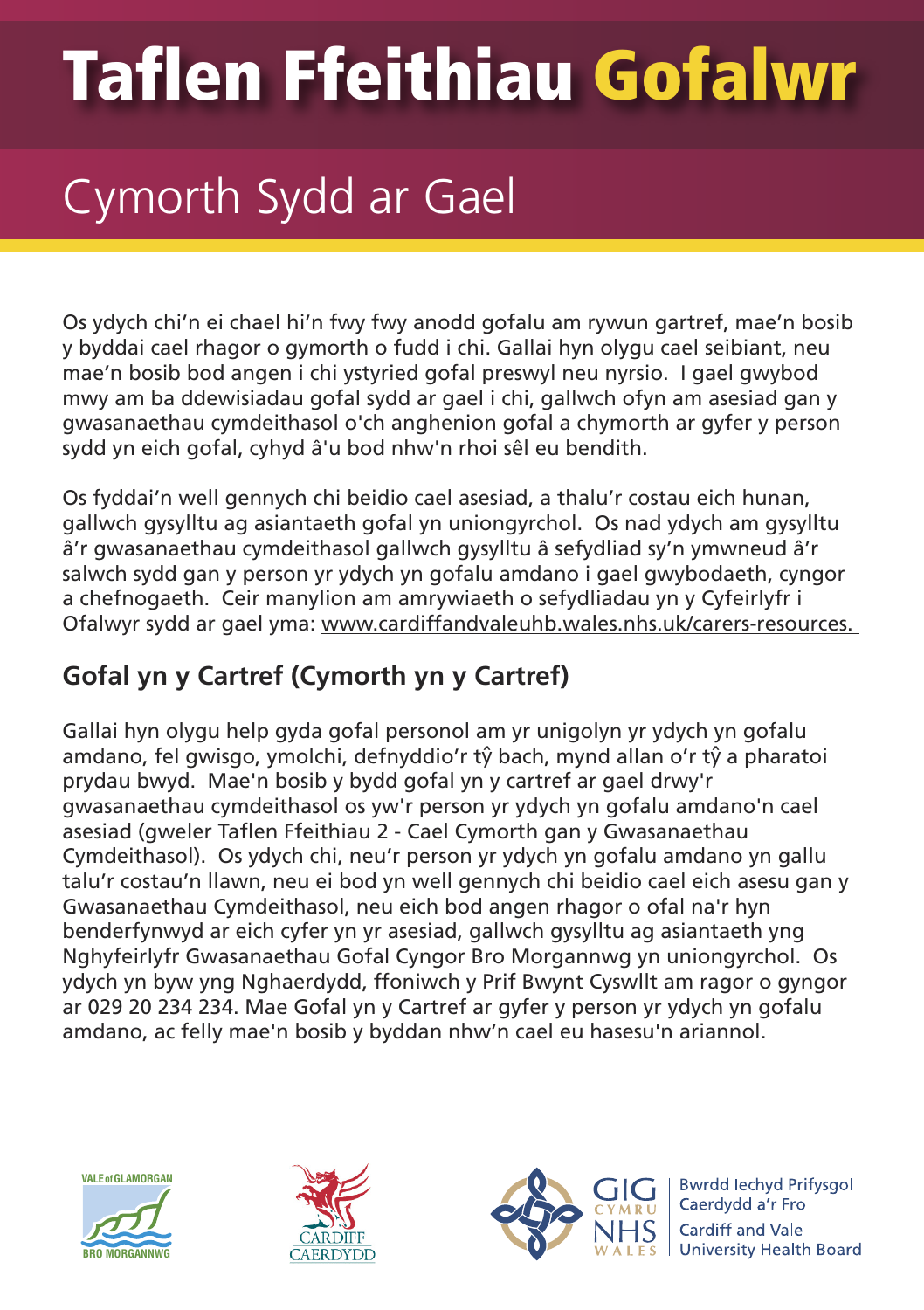### **Gofal Seibiant/Gwasanaethau Eistedd gyda Phobl (Egwyliau Byr)**

Mae Gofal Seibiant yn rhoi saib i chi, tra bod rhywun arall yn edrych ar ôl y person yr ydych yn gofalu amdano, ac mewn rhai achosion, yn eich symud o'r sefyllfa ofalu. Gall gofal seibiant naill ai ddigwydd yn eich cartref eich hun neu mewn man arall. Gallwch gael gofal seibiant drwy gael eich asesu gan y gwasanaethau cymdeithasol, neu'n uniongyrchol drwy gysylltu ag asiantaeth ofal.

Ystyrir gofal seibiant fel gwasanaeth ar gyfer yr unigolyn sydd yn eich gofal, ac felly mae'n bosib y gallent gael eu hasesu'n ariannol.

### **Gofal Preswyl a Nyrsio**

Os na fedrwch barhau i ofalu yn y cartref, gallech ystyried gofal preswyl neu nyrsio i'r person yn eich gofal. Mae cartrefi nyrsio yn cynnig lefel uchel o gymorth i bobl ag anghenion iechyd cymhleth neu ymddygiad heriol. Mae cartrefi preswyl yn cynnig lefel is o gymorth i bobl sy'n fwy annibynnol.

Gallwch ofyn i'r gwasanaethau cymdeithasol i asesu'r person yn eich gofal, yna cewch gymorth ganddynt i ddod o hyd i gartref nyrsio neu breswyl, a chymorth o bosib gyda'r ffioedd. Os ydych chi'n gallu, neu'n dymuno talu'r costau eich hunan, gallwch ofyn i'r gwasanaethau cymdeithasol yn yr un modd i asesu'r person yn eich gofal, i adnabod eu hanghenion ac i'ch helpu chi reoli'r broses.

Os nad ydych am ymwneud â'r gwasanaethau cymdeithasol, gallwch gysylltu â chartref yn uniongyrchol drwy Gyfeirlyfr Cyngor y Fro o Wasanaethau Gofal, neu ewch i www.chooseacarebed.co.uk sy'n rhestru'r cartrefi gofal sydd ar gael ar hyn o bryd yng Nghaerdydd a'r Fro, ynghyd â manylion am lefydd gwag. Mae gweithdrefnau asesu gwahanol i bob cartref. Mae gan yr Arolygiaeth Gwasanaethau Gofal a Chymdeithasol wybodaeth hefyd am gartrefi gofal a gellir cysylltu â hwy ar 0300 062 8888.

Mae Age UK wedi cyhoeddi nifer o daflenni ffeithiau a rhestrau gwirio i helpu pobl i ddewis cartref gofal (www.ageuk.org.uk).

### **Gofal Ychwanegol**

Mae gan bobl sy'n byw mewn Tai Gofal Ychwanegol gartref annibynnol â mynediad preifat, gyda gofal a chymorth ar gael ar y safle. Mae Tai â Gofal Ychwanegol hefyd yn cael ei alw'n 'Dŷ Gwarchod', yn 'Fyw gyda Chymorth' neu'n syml yn 'Dai â Gofal'. Mae'r cartrefi mewn amrywiaeth o dai, gan gynnwys blociau o fflatiau, stadau o fyngalos neu'n bentrefi ymddeol. Mae'n ddewis poblogaidd ymhlith pobl hŷn ac mae'n gallu bod yn ddewis amgen i gartref gofal.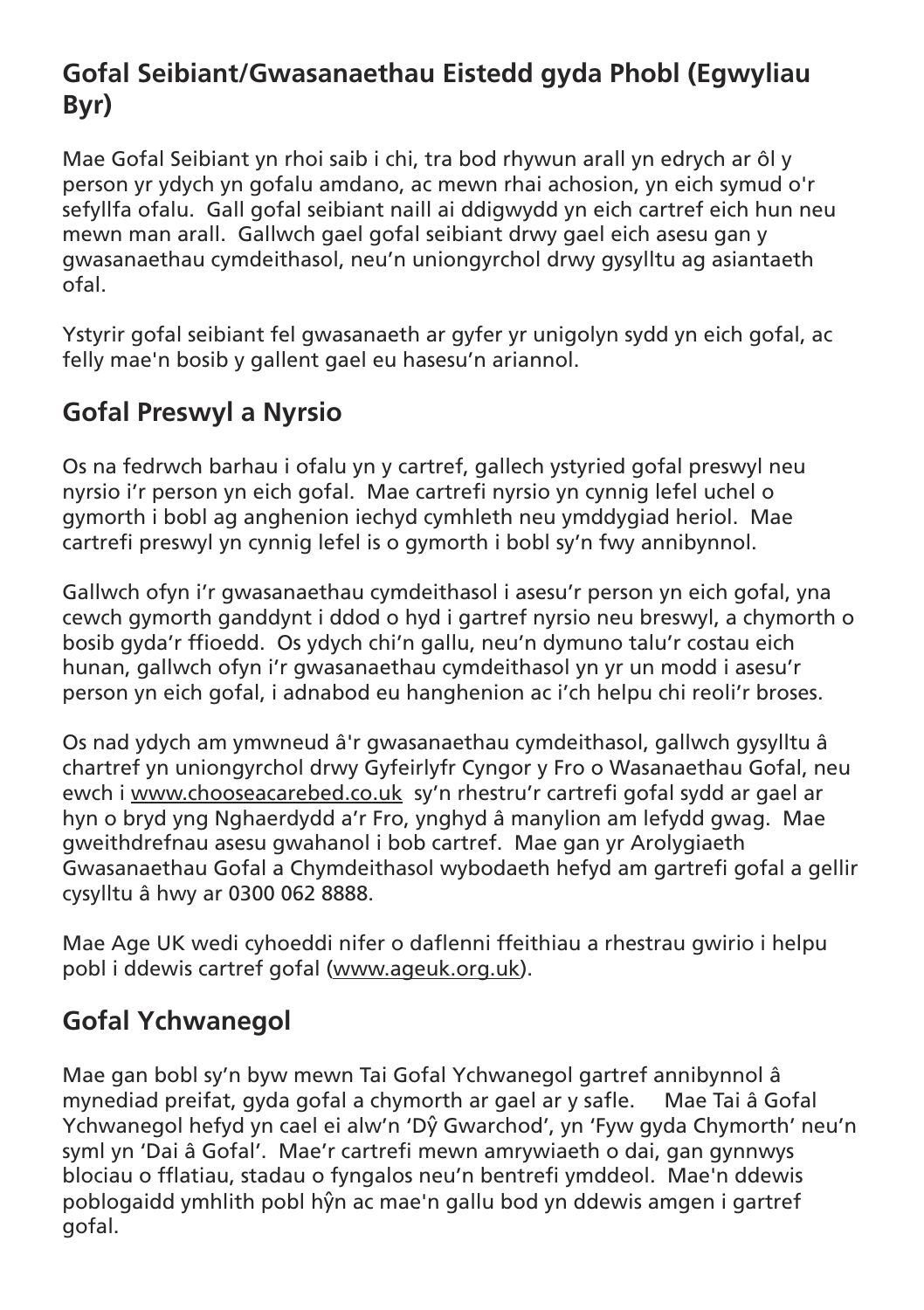### **Byw gyda Chymorth**

I bobl anabl iau, mae dewis amgen i ofal preswyl, fel cynlluniau byw â chymorth, neu gynlluniau byw'n annibynnol. Am ragor o wybodaeth cysylltwch â Disability Rights UK ar 020 7250 3222.

### **Gofal wedi'i ariannu gan y GIG**

Os na all y gwasanaethau cymdeithasol ddiwallu anghenion iechyd yr unigolyn yn eich gofal yna mae'n bosib y gallan nhw hawlio pecyn o ofal gan y GIG. Mae hyn yn cynnwys cefnogaeth nyrsio yn y cartref neu mewn cartref nyrsio. Am ragor o wybodaeth cysylltwch â'ch meddyg teulu/gweithiwr cymdeithasol, neu os yw'r person yn eich gofal yn yr ysbyty, staff y ward.

### **Gwasanaethau Arbenigol a Chymorth**

Mae mudiadau ar gael sy'n rhoi cyngor arbenigol, gwybodaeth a chymorth yn dibynnu ar anghenion yr unigolyn sydd yn eich gofal. Gellir cael manylion am rai o'r sefydliadau hyn ar Dewis, sy'n fas data ar-lein o wasanaethau lleol www.dewis.wales.

### **Cwnsela**

Mae Cwnsela yn gyfle i siarad â rhywun sydd wedi'i hyfforddi, i'ch helpu chi i weld pethau mewn golau gwahanol, a dod o hyd i ffyrdd i'ch helpu chi i ymdopi, a gwneud newidiadau cadarnhaol. Gallwch drafod unrhyw beth, er enghraifft ymddeol, unigrwydd, gorbryder, straen, perthnasoedd teuluol poenus a galar. Mae gan rai meddygon teulu gwnselwyr yn gysylltiedig â'u meddygfeydd, neu mae modd iddyn nhw eich cyfeirio at gwnselydd yn eich ardal.

### **Grwpiau Cymorth**

Mae'n bosib y byddwch yn cael defnydd o gyfarfod ag eraill sydd â phrofiad o fod yn ofalwr. Mae grwpiau cymorth yn rhoi cyfle i chi gyfarfod â gofalwyr eraill, rhannu cyngor a gwybodaeth ac mae'n gyfle i chi ymlacio a gwneud ffrindiau. Mae modd i'r person sydd yn eich gofal fynd i rai grwpiau. Mae nifer o sefydliadau arbenigol yn cynnal grwpiau cymorth, gan gynnwys y rhai hynny sy'n briodol i oedran arbennig, neu ddiwylliant penodol, a gellir dod o hyd i'w manylion ar Dewis -www.dewis.wales.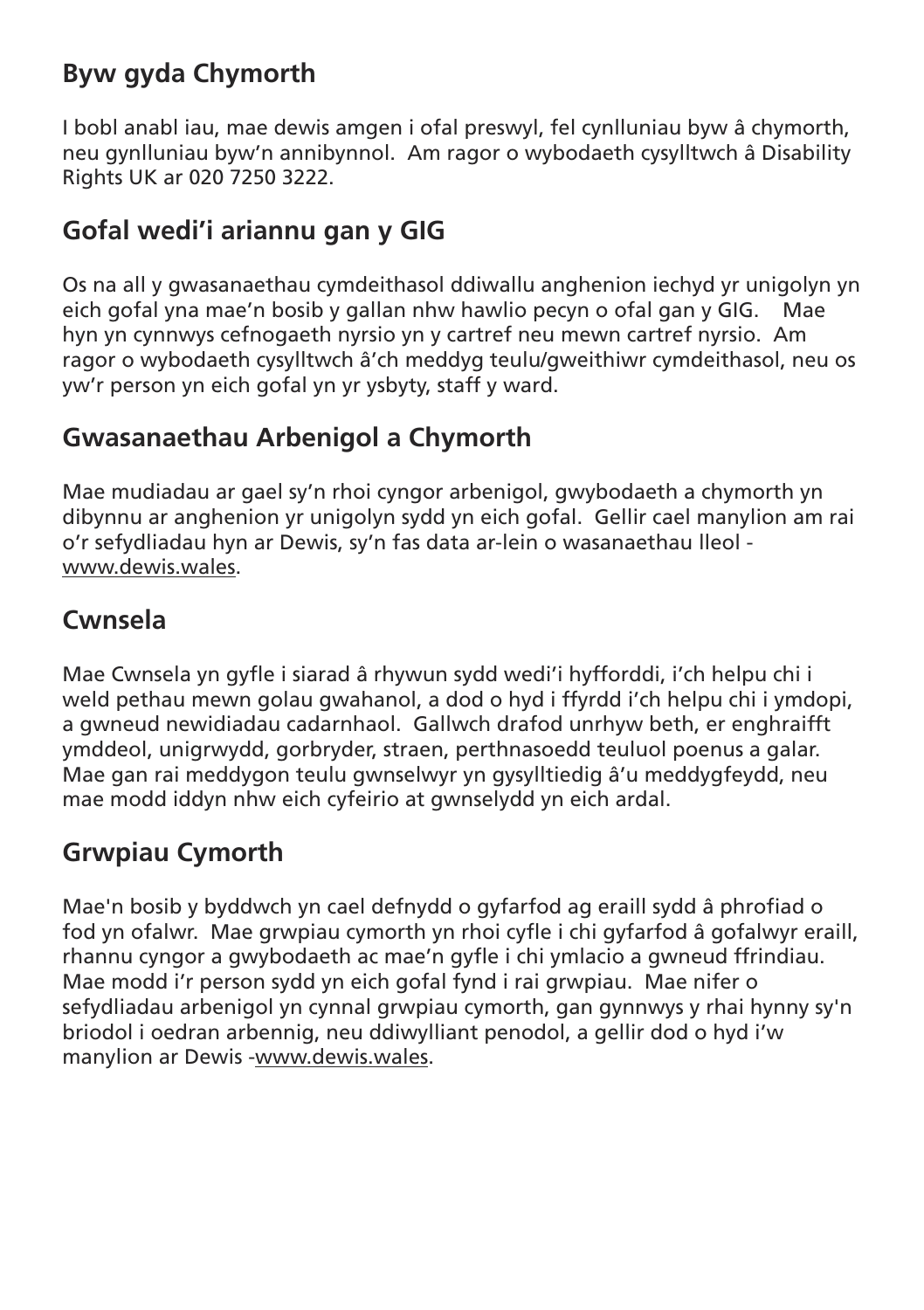### **Hyfforddiant i Ofalwyr**

Mae Cynghorau Caerdydd a Bro Morgannwg yn cynnal nifer o ddiwrnodau hyfforddi sydd ar gael i chi o bosib. Maent yn cynnwys trafod â llaw a chymorth cyntaf. Os ydych yn byw yn y Fro, cysylltwch â'r Swyddog Datblygu Gofalwyr ar 01446 704604. Os ydych yn gofalu am rywun sy'n byw yng Nghaerdydd ewch i wefan www.cardiffandvalesocialcare.co.uk

### **Cyrsiau Iechyd a Llesiant**

Mae Rhaglen Addysg i Gleifion a Gofalwyr y GIG (EPP) yn cynnal cyrsiau iechyd a llesiant am ddim i bobl sy'n byw â chyflwr iechyd hir dymor, a'u gofalwyr.

Dwy sesiwn ddwy awr o hyd yw Byw'n Dda wrth Ofalu: Gweithdai i Ofalwyr, sy'n edrych ar eich lles corfforol ac emosiynol. Am fwy o wybodaeth ffoniwch 029 2033 5403 neu e-bostiwch Epp.info.cav@wales.nhs.uk.

### **Gwasanaeth Cymorth Iechyd Meddwl Sylfaenol (GCIMS)**

Mae'r gwasanaeth yn cynnig dau gwrs mynediad agored – 'ACT-ion for Living' a 'Rheoli Straen'. Am ragor o wybodaeth ffoniwch 029 2090 6210.

Gallech ymweld â gwefan Stepiau (www.stepiau.org) a ddatblygwyd gan Brif Wasanaeth Cymorth Iechyd Meddwl Caerdydd a Bro Morgannwg.

Priod waith Stepiau yw cynnig adnoddau hunan-gymorth hygyrch, ynghyd â dolenni i wasanaethau lleol fel cam cyntaf at wella llesiant meddyliol.

### **Cylchlythyr i Ofalwyr**

Mae Cyngor Bro Morgannwg yn cyhoeddi cylchlythyr chwarterol i ofalwyr. Mae'n amlinellu'r cyrsiau a'r digwyddiadau hyfforddi sydd i ddod, yn rhoi gwybodaeth am wasanaeth sy'n bodoli'n barod a rhai newydd, ac unrhyw wybodaeth arall a allasai fod o ddefnydd. Ffoniwch 01446 704604 i roi'ch enw ar y rhestr i'w dderbyn.

### **Cymorth Tai**

Am wybodaeth ar Dai yn y Fro cysylltwch â'r Tîm Cefnogi Pobl ar 01446 709793. Ar gyfer Caerdydd, ffoniwch y Gwasanaeth Dewisiadau Tai ar 029 2057 0750 neu ewch i'ch Hyb lleol.